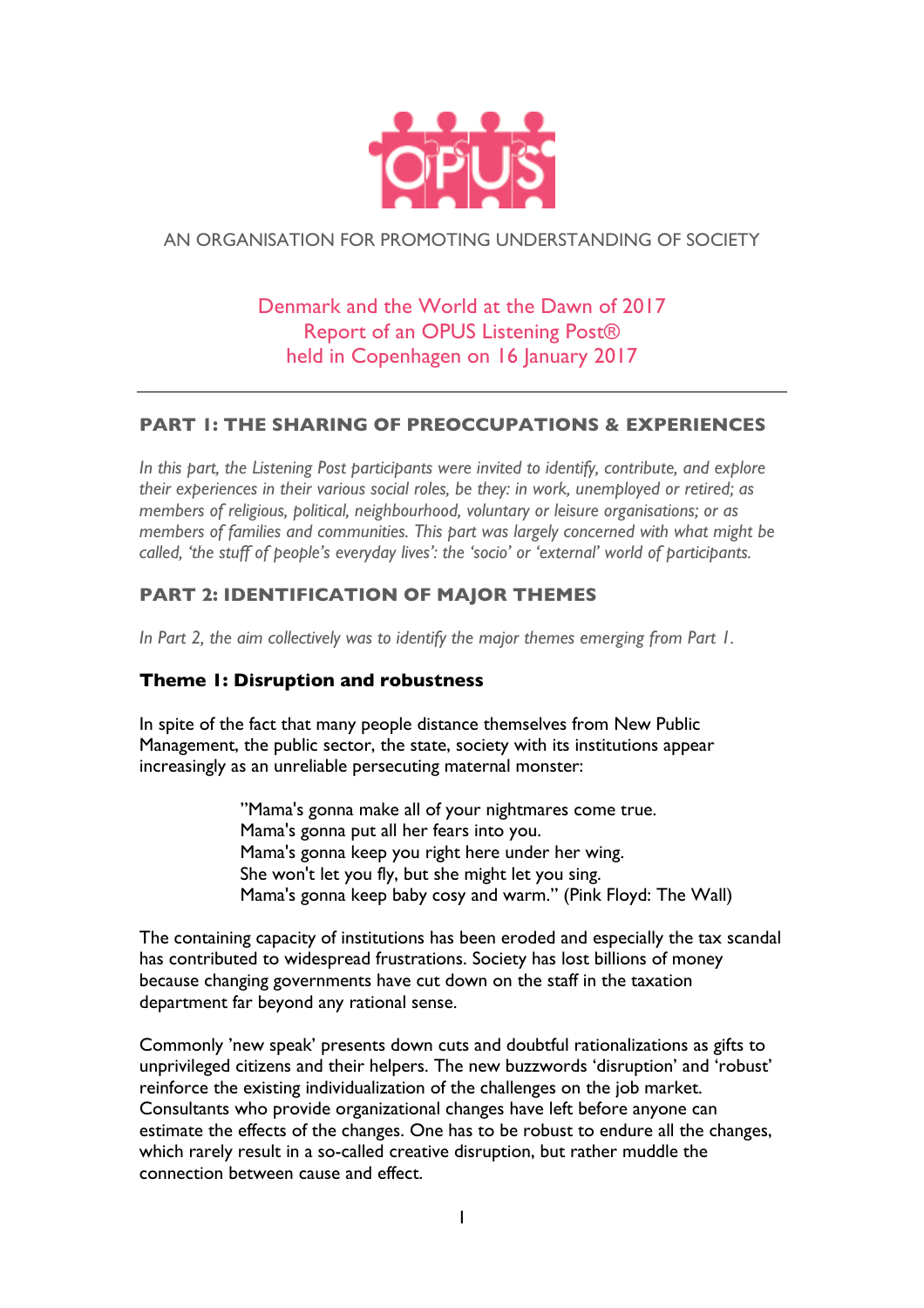#### **Theme 2: Extreme sport and radical diets**

Leaders seem to be very much taken up with extreme sport. No job applications are without a few references to the marathons or half marathons that the applicant has taken part in. The mass media spend much time on health, on exercise and sports and on what people are supposed to eat and drink and what not to eat and drink. This is not only seen in relation to the individual's health, but also to estimates of local and global sustainability. No coherent discourses are found, but many discourses that are mutually exclusive. In the present debate, it is possible to position oneself in several different discourses. Apart from possibly leading to better health and more sustainability, there seems to be other aims involved.

In a world of accelerating complexity the connection between cause and effect can be difficult to identify and therefore is often left to creative fantasizing. As such it can be nice for a leader to demonstrate that there is in fact something he or she masters – if only a whole or half marathon

Sports, exercise and diets support one's identity project in a society where identity is increasingly more important than action. Young people often use their radical diets to challenge the power relations between themselves and their parents or the staff in the institutions.

A universal feeling of guilt seem to require many victims. Citizens have to cleanse and punish themselves by detoxing and following tough diets and training programmes.

#### **Theme 3: No-one dares say anything – everybody screams and shouts in the social media.**

It is increasingly experienced as dangerous to say something via the official channels. If one criticizes something at work, one is disloyal and risks being fired or is seen as a troublemaker who has better act positively.

The small number of journalists who have the time to look into things and who can therefore ask critical questions are met by distancing politicians who present themselves through feelings instead of facts and arguments.

In return despondency and anger turn up in the social media where many people try to get rid of their anger by directing it at big groups of anonymous people or at politicians.

#### **PART 3: ANALYSIS AND HYPOTHESIS FORMATION**

*In Part 3, the participants were working with the information resulting from Parts 1 & 2, with a view to collectively identifying the underlying dynamics both conscious and unconscious that may be predominant at the time; and developing hypotheses as to why they might be occurring at that moment. Here, participants were working more with what might be called their 'psycho' or 'internal' world: their collective ideas and ways of thinking that both determine how they perceive the external realities and shape their actions*